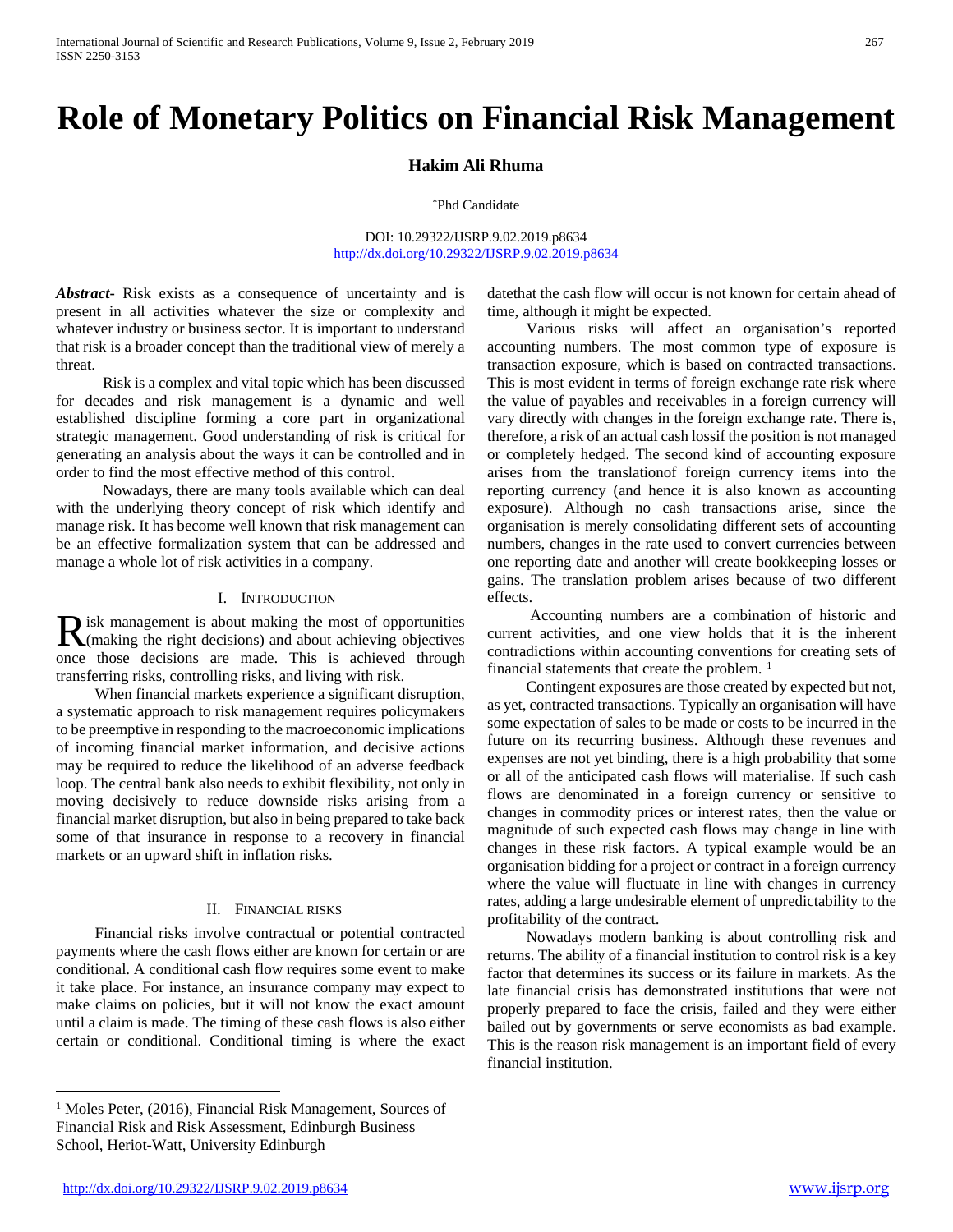Risk matters only when it causes financial losses and financial risk is the one linked with financial assets and portfolios and is classified in broader categories; market risk, credit risk, liquidity risk and operational risk. There is evidence that these types of risk can affect one another.

- **Market risk** is the one linked with the movements of the price level of market.
- **Credit risk** is generated when parties involved in an economic contract are either incapable or reluctant to satisfy their commitments.
- Liquidity risk can be classified into two forms:
	- a. Asset liquidity risk arises when a transaction cannot be conducted at prevailing market prices owing to the size of the position relative to normal trading lots, varies across categories off assets and across time as a function of prevailing market condition.
	- b. Funding risk refers to inability to meet payments obligations which may force early liquidation, thus transforming "paper" losses into realized losses. [2](#page-1-0)
- **Operational risk** can be created from various factors such as "control failure", referring to a failure to control market exposures, "liquidity risk", created by lack of funds, "money transfer risk", loss due to unsuccessful settlement, "model risk", when a financial instrument is not properly valued. Due to the fact that operational risk is affected by lots of factors is also hard to measure it.

 Controlling risk after the recent financial crisis is as important as ever, and everyone in the field is trying to improve the necessary means to do it. Regulators announced measures against excessive risk taking in an attempt to avoid another financial crisis and risk managers are trying to improve their instruments in order to be able to minimize or even eliminate effects of another financial crisis. Management of financial risk is to design and exercise techniques to recognize, calculate and control risk.

 Banks, insurance companies need to be able to measure the risk that their portfolios might face, in order to prepare their "defense" against it. VaR ( variation of risk factors) is a way to measure market risk. The two of the most acceptable explanation of Var explains that "the aim of VaR is to calculate the likely loss a bank might experience on its trading book"[3](#page-1-1) or that: "VaR describes the quantile of the projected distribution of gains and losses over the target horizon. If  $\alpha$  is the chosen level of confidence, VaR is the 1- $\alpha$  lower tail of the distribution."<sup>[4](#page-1-2)</sup> VaR is an estimation of the greatest loss that a portfolio might suffer.

 Capital requirements the past decades were simple-minded and not flexible and did not reflect the underlying economic risks. For this reason regulators established rules for capital requirements based on risk, in order to avoid other unpleasant economic disasters. These rules were based on VaR methods about the calculation of market risk.

 In April 1955, the Basle Committee on Banking Supervision provided banks certain parameters to use in their own VaR models in order to calculate their capital requirements for market risk. The US Federal Reserve (June 1995) proposed an approach allowing banks to use their own VaR models to calculate capital requirements for market risk, forcing penalties if the losses exceed capital requirement. In 1996 EU's applied Capital Adequacy Directive allowing VaR models to be used to calculate capital requirements for foreign exchange positions, making a decision to allow VaR to compute capital requirements for other market risks. [5](#page-1-0)

# III. RISK MANAGEMENT

 Risk management is a rapidly developing discipline and there are many and varied views and descriptions of what risk management involves, how it should be conducted and what it is for.

 Risk management is increasingly recognized as being concerned with both positive and negative aspects of risk. Therefore this standard considers risk from both perspectives. In the safety field, it is generally recognized that consequences are only negative and therefore the management of safety risk is focused on prevention and mitigation of harm. Risk management should be a continuous and developing process which runs throughout the organization's strategy and the implementation of that strategy. It should address methodically all the risks surrounding the organization's activities past, present and in particular, future.

 While executives have an interest in avoiding large losses in the future, ultimately they are agents of investors, and incentive for risk management should come from this diffuse group. More thoughtfully designed, shareholder approved pay packages that incorporate risk-adjusted performance measures can send important messages to firm managers about the risk level with which they are comfortable.

 Many regulations are aimed at preventing the powerful from taking advantage of the weak, but the real problems with the credit crisis were caused by people systematically acting in opposition to their long-term self interest. Designing an effective system is a difficult task, but a principle-based approach to regulation focusing on the enterprise-wide risk position of a firm, and the role the firm plays within the economy, could help limit systemic problems in the future.<sup>[6](#page-1-3)</sup>

 Risk management, financial or otherwise, follows a logical process. At its simplest it involves three steps:

- awareness of the risks being taken by the firm, organisation or individual;
- Measurement of the risks to determine their impact and materiality; and

 $5$  Dowd, Kevin, (2005), Measuring Market Risk, John Wiley  $\&$ Sons.

<sup>6</sup> Hubbard, Douglas, (2009), The Failure of Risk Management: Why It's Broken and How to Fix It. John Wiley & Sons.

<span id="page-1-0"></span> <sup>2</sup> Jorion Philippe, (2007), Value at Risk – The New Benchmark for Managing Financial Risk, Switzerland.

<span id="page-1-3"></span><span id="page-1-1"></span><sup>3</sup> Matthews, Kent and Thompson, John, (2005),The economics of banking. New Jersey.

<span id="page-1-2"></span> $4$  Philippe, (2007), Value at Risk – The New Benchmark for Managing Financial Risk, Switzerland,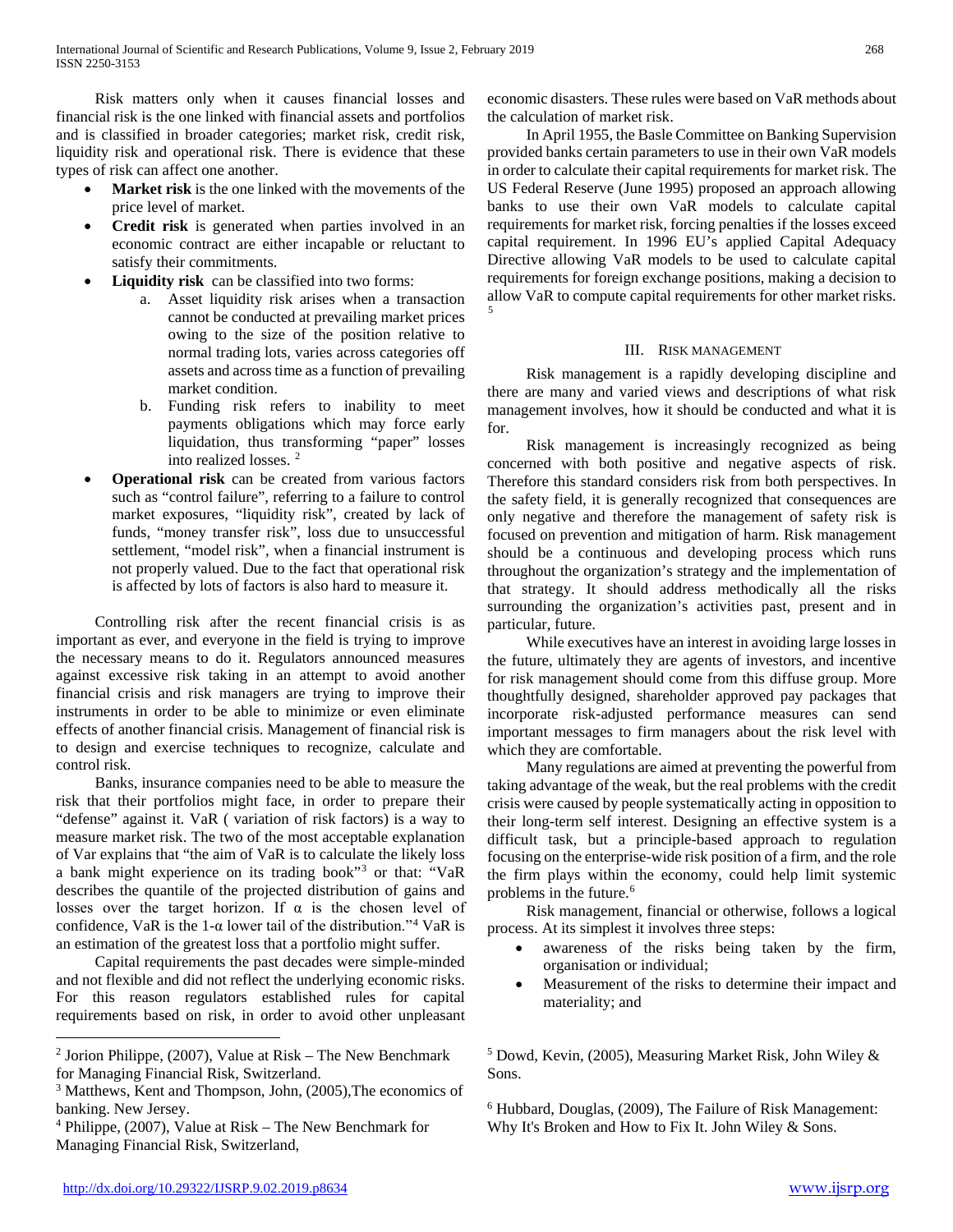• risk adjustment through the adoption of policies or a course of action to manage or reduce the risks.

Some risks will be well known since they have been identified, other risks will emerge as a result of changing conditions. Management may have a prior awareness, or there may be a specific experience of certain risks. Other methods of becoming aware of risks include standard analytic methods such as fault tracing; the use of experts (for instance Delphi forecasting); scenario building (via an investigation of Murphy's law – that is, what can go wrong will go wrong); brainstorming;and other similar approaches used to identify the factors ina particular industry, economic environment or within the firm.[7](#page-2-0)

 Risk measurement transforms that which is difficult to measure into quantifiable risks. The principal task initially is to model riskin order to measure its impact. Once the extent of the exposure has been determined, decisions about the appropriate course of action can be made. Typically, the procedure is to evaluate these risks using a cost–benefit approach (or, alternatively, the risk–reward trade-off) according to predetermined criteria. In principle the decision will depend on the costs and benefits involved in the different courses of action. There will be a trade-off between the benefits of risk reduction and the costs to be incurred.

 Risk adjustment involves changing the nature of the risk from an undesirable level to an acceptable one. Three different approaches exist that include elements of risk pooling and risk transfer. The first involves insurance, where the risk is transferred to another party better able to accept the risk. The second approach uses hedging. This is the principle of off setting one risk with an opposite position in the same or similar risk. If the hedge works, the two risks should be self-cancelling. A decision can be made about how much of the total risk is to be hedged.

# IV. MONETARY POLICY

 Monetary policies are actions of a central bank, currency board or other regulatory committee that determine the size and rate of growth of the money supply, which in turn affects interest rates. Monetary policy is maintained through actions such as increasing the interest rate, or changing the amount of money banks need to keep in the vault (bank reserves).

 The global financial crisis has challenged the conventional views on the role of monetary policy. Post-crisis, the weight of arguments tilts towards acceptance of financial stability as an objective of central bank or monetary policy. However, the key challenge is to evolve a consistent framework for implementation. While interest rate can continue as the dominant instrument for

implementing monetary policy, supplementing it with other quantity or macro prudential instruments even in normal times will not only enhance the flexibility of monetary policy to attain multiple objectives but could also obviate the risk of hitting the zero lower bound.<sup>[8](#page-2-1)</sup>

 The international central banking community has always been eager to learn from past developments and experiences, also with respect to different experiences across countries. Differences exist in the way monetary policy is conducted across countries. It is precisely because of the open-mindedness in discussing and the willingness to learn from each others' experiences during the past century that monetary policy making went through an evolutionary process.<sup>[9](#page-2-2)</sup>

 It has now become clear that the Global financial crisis was not an outcome of any single cause rather the result of the complex interaction between a host of macroeconomic and microeconomic factors. From a macroeconomic perspective, the crisis has been viewed as being caused by the persistence of global imbalances, excessively accommodative monetary policy pursued in major advanced economies and lack of recognition of asset prices in policy formulation. The microeconomic causes highlighted in the literature are the excessive credit growth and associated leverages, the lowering of credit standards, rapid financial innovations without adequate regulation, inadequate corporate governance, inappropriate incentive structure in the financial sector and overall lax oversight of the financial system.<sup>[10](#page-2-1)</sup>

 First line of defense against financial instability involves the tools that will make the structure of the financial system less prone to crisis. These structural resiliency tools include higher capital standards (including a minimum non-risk-based leverage ratio, as well as risk-based capital standards), liquidity standards, stress tests, living wills, and effective resolution methods for systemically important bank and nonbank financial institutions.

 Very loose monetary policy increases the likelihood that financial instabilities will develop, thereby increasing the likelihood that macroprudential policy tools will be needed. Tight macroprudential policy can tighten financial conditions more generally, thereby increasing the likelihood that a monetary policy response will be needed.

 Monetary policy should remain focused on promoting price stability and maximum employment. When making monetary policy decisions, it is needed to be cognizant of the linkages between our monetary policy actions and financial stability. In the case of the housing market, which precipitated the last crisis, policymakers underestimated the breadth and depth of the negative impact this would have on the rest of the economy and financial system. To the extent that we misjudged the impact, there is a larger potential gain to carefully monitoring financial market conditions, implementing the structural macroprudential tools,

<span id="page-2-0"></span> <sup>7</sup> Moles Peter, (2016), Financial Risk Management, Sources of Financial Risk and Risk Assessment, Edinburgh Business School, Heriot-Watt, University Edinburgh

<span id="page-2-1"></span><sup>8</sup> Bean, Charles, Matthias Paustian, Adrian Penalver and Tim Taylor, (2010), "Monetary Policy after the Fall", Paper presented at the Federal Reserve Bank of Kansas City Annual Conference Jackson Hole, Wyoming

<span id="page-2-2"></span><sup>9</sup> Carney M., (2009), "Some Considerations on Using Monetary Policy to Stabilize Economic Activity", Remarks at the

symposium on Financial stability and macroeconomic policy sponsored by the Federal Reserve Bank of Kansas City, Jackson Hole, Wyoming.

<sup>10</sup> Bean, Charles, Matthias Paustian, Adrian Penalver and Tim Taylor, (2010), "Monetary Policy after the Fall", Paper presented at the Federal Reserve Bank of Kansas City Annual Conference Jackson Hole, Wyoming.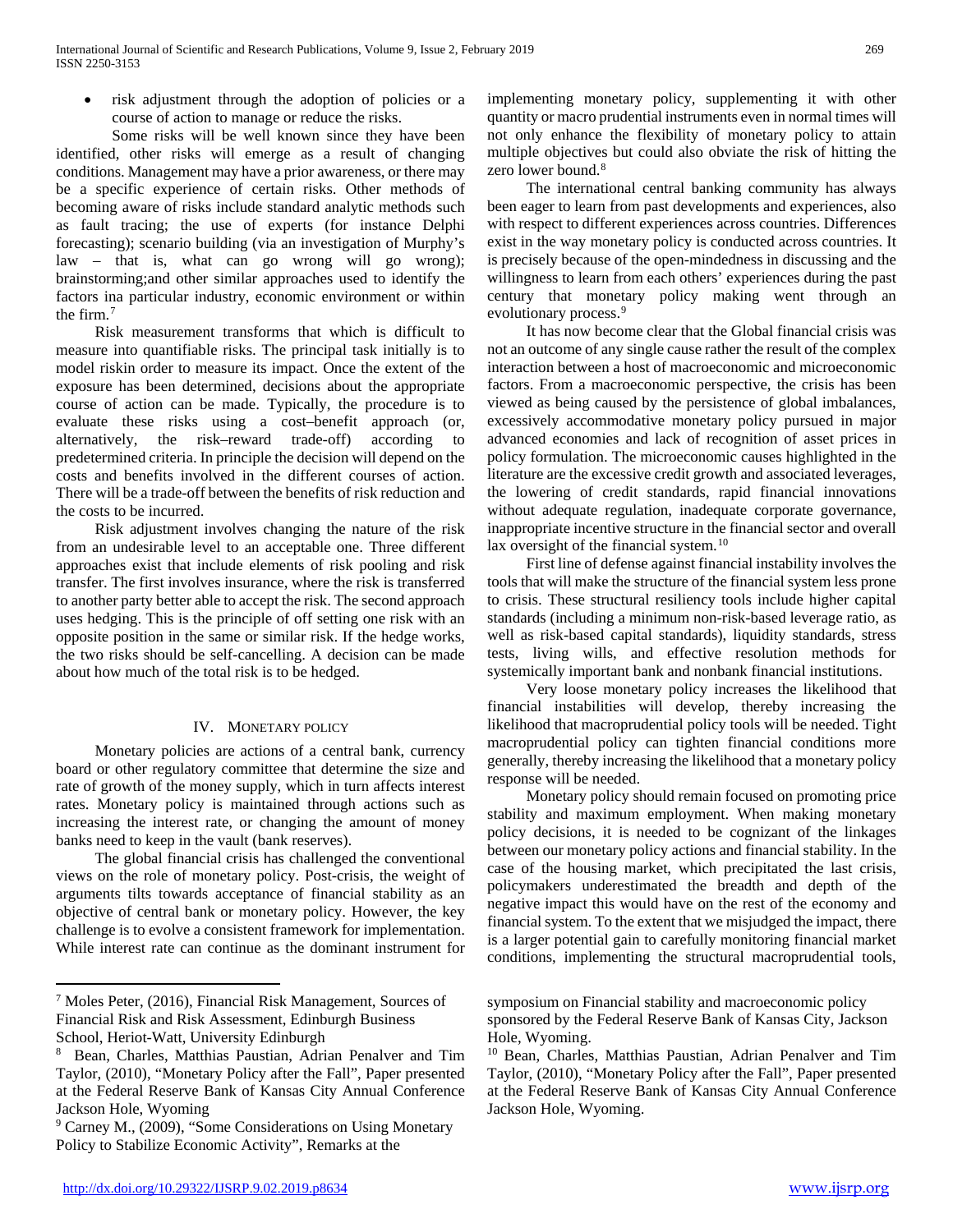and being open to taking offsetting action should imbalances develop.[11](#page-3-0)

 If macroprudential tools proved to be inadequate and financial stability risks continued to grow, monetary policy should be on the table as a possible defense. In this case, the blurring between financial stability goals and monetary policy goals would be high.

 Monetary policy mainly works through its ability to affect current and expected future interest rates; however, in certain circumstances, it also has the ability to affect risk-taking by investors and financial institutions, and thereby is linked to financial stability.[12](#page-3-1)

 Goals of monetary policy and financial stability are complementary. Price stability helps businesses, households, and financial institutions make better decisions, thereby fostering the stability of the financial system. And a stable financial system allows for more effective transmission of monetary policy throughout the economy.

 Financial imbalances can build up even in a low-inflation environment, so that while price stability may promote financial stability, it is not a sufficient condition. Financial instability can arise from nonbanks and from institutions that are solvent and not necessarily highly leveraged. Good examples for this are shown during the world financial crise.<sup>[13](#page-3-2)</sup>

 When borrowers cannot be forced to repay, all lending is collateralized. When the economy is performing well, the value of the collateral increases, which supports further borrowing and higher output. But when a negative shock hits the economy and output declines, collateral values also fall, which means borrowing falls, which depresses output even further.<sup>[14](#page-3-0)</sup> Thus, the collateral constraint is a mechanism that amplifies and propagates the effects of temporary shocks on the economy.[15](#page-3-3)

 Economic boom increases bank capital levels high enough so that credit is amply available to borrowers. This lowers the volatility of both output and asset prices. The lower volatility induces banks to increase their leverage and lend even more, so much so that the system is now vulnerable to a negative shock.<sup>[16](#page-3-4)</sup>

 During the financial crisis, when financial markets are not functioning well, the transmission of monetary policy to the economy can be disrupted. In those circumstances, the actions taken to implement monetary policy can also affect financial stability. Nonconventional monetary policy, including large-scale asset purchases and the extended period of very low interest rates, could pose potential risks to financial stability by affecting market functioning and by spurring risk-taking in a search for yield.<sup>[17](#page-3-5)</sup>

 In deciding whether to take action against a growing imbalance, policymakers need to balance the expected improvement in future economic conditions against the potential cost of unduly limiting credit extension. That may be a premature question at this point. There are likely things that can be done and that are being done to lower the risk to financial stability without much cost in terms of longer-run growth.

# V. MONETARY POLICY AND RISK MANAGEMENT

 The financial system has sustained many changes since the financial crisis and the Central Banks have had an unenviable task of stimulating the economy, encouraging lending, managing inflation an exchange rates. A central bank is commonly known as a lender of last resort, or as a "banker's bank." Most developing countries have a central bank that controls the credit system. These central banks exercise control by setting short-term interest rates (that is, the rates at which loans of last resort are made). Central banks may also control the money supply by requiring participating banks to keep a percentage of their holdings in reserve.

 Central banks care about financial stability. Financial institutions are able to provide valuable credit, risk-management, and liquidity services to businesses and households because they are designed to take risks and are highly leveraged compared with nonfinancial businesses. But this risk-taking and leverage raise the possibility of systemic problems that could threaten the functioning of the financial system, hurt real economic activity, and impose significant economic costs.

 Central bank should care about financial stability to the extent that it affects the health of the real economy. Volatility or minor disruptions in financial markets that represent the ebb and flow of a dynamic economy but do not threaten the health of the economy are not something the monetary policy authority should respond to. System resiliency is the ability of the financial system to continue to provide the core financial services of intermediation, risk management, and payments in the face of the inevitable shocks that will hit a dynamic economy.[18](#page-3-6)

 The preservation of stability in the financial system requires an understanding of how macroeconomic developments interact with institutional behaviour and prudential norms to support or

<span id="page-3-3"></span><span id="page-3-0"></span> <sup>11</sup> Peek, Rosengren, and Tootell's (2015) textural analysis of the transcripts of FOMC meetings from 1982 through 2009 suggests that the FOMC does consider financial stability when setting monetary policy

<span id="page-3-5"></span><span id="page-3-4"></span><span id="page-3-1"></span><sup>12</sup>Adrian, Tobias, and Hyun Song Shin, (2011), "Financial Intermediaries and Monetary Economics," in *Handbook of Monetary Economics*, Vol. 3a, ed. by B. M. Friedman and M. Woodford. New York: Elsevier, pp. 601-650.<br><sup>13</sup>Feroli, Kashyap, Schoenholtz, and Shin (2014) focus on market

<span id="page-3-6"></span><span id="page-3-2"></span><sup>&</sup>quot;tantrums," which they define as periods in which risk premiums inherent in market interest rates fluctuate widely. Using data on inflows and outflows to open-end mutual funds, they conclude that market tantrums can arise independently of the degree of leverage in the system.

<sup>14</sup> Kiyotaki, Nobu, and John Moore, "Credit Cycles," *Journal of* 

*Political Economy* 105, 1997, pp. 211-248.

<sup>15</sup> Ibid

<sup>16</sup> Brunnermeier, Markus K., and Yuliy Sannikov, "A

Macroeconomic Model with a Financial Sector," *American Economic Review* 104, 2014, pp. 379-421.

<sup>&</sup>lt;sup>17</sup> Board of Governors of the Federal Reserve System,(2016),

<sup>&</sup>quot;Developments Related to Financial Stability," in the *Monetary Policy Report*, pp. 20-21.

<sup>18</sup> Tucker, Paul, (2015),"Microprudential Versus Macroprudential Supervision: Functions That Make Sense Only as Part of an Overall Regime for Financial Stability," paper presented at the Federal Reserve Bank of Boston 59th Economic Conference: Macroprudential Monetary Policy, October 2-3.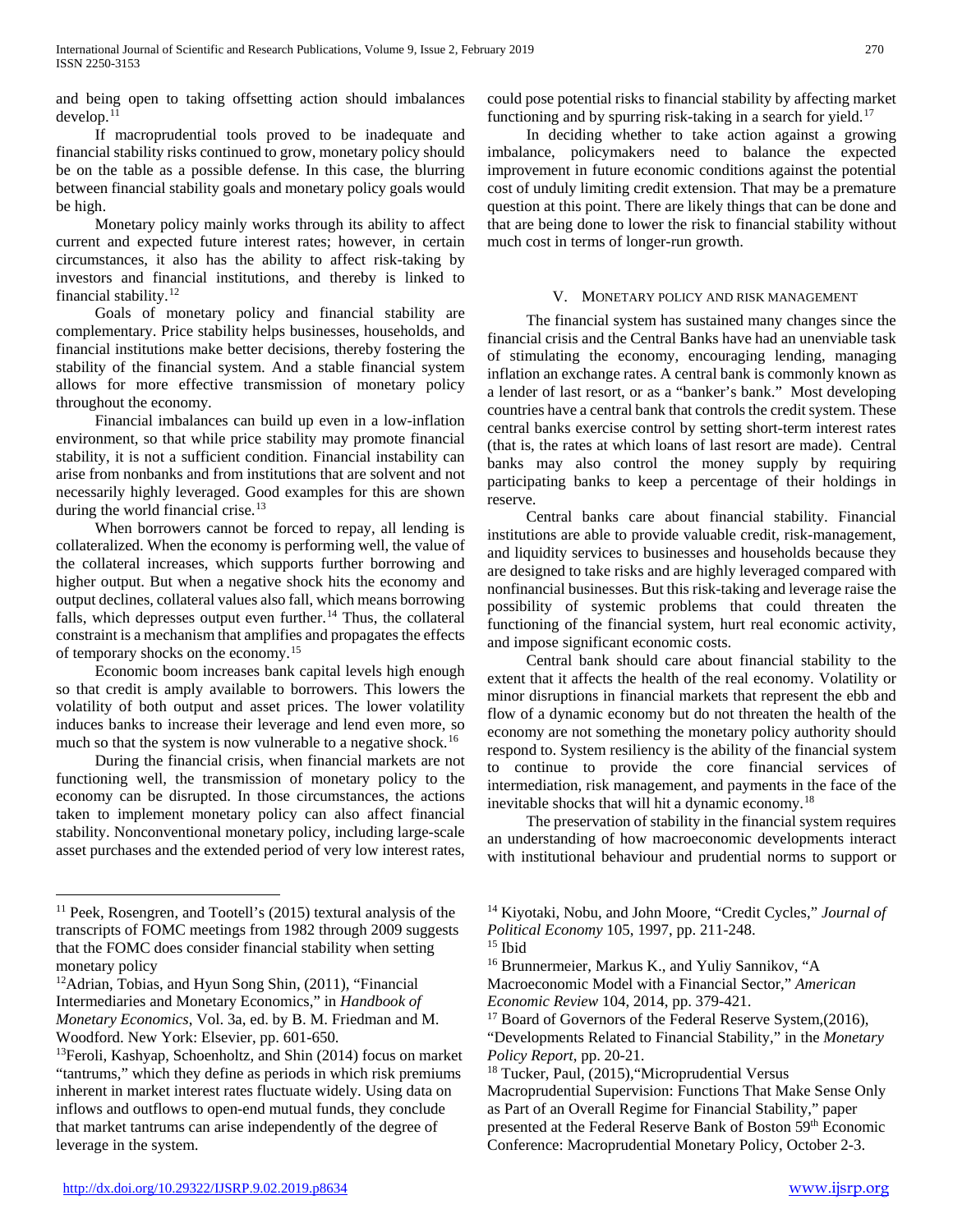undermine equilibrating tendencies. And the implementation of monetary policy requires an understanding of the fact that the consequences of monetary policy for economic behaviour go much wider than their impact on the consumer price index.

 This is much more than simply a matter of who does what, of whether responsibility for supervision of banks is located inside or outside the central bank. One could even argue that the loss of supervisory responsibilities by central banks has prompted a healthy re-examination of what is meant by systemic stability, and how it can be achieved in a world of many actors.

 In the euro area, the full transmission of interest rate decisions to output has been estimated to be between one and two years, and even longer for inflation. A tail risk, if it materialises, may cause the economy to react in a non-linear and potentially disruptive way – hyperinflation and deflation being typical examples of risks central banks want to avoid.

 For all these reasons, central banks usually augment their forecasts with an assessment of the risks surrounding them. This comprises a distribution of risks – the range of possible outcomes and the likelihood of their happening – which, in turn, allowing to form a view on the balance of risks, i.e. whether they are overall tilted to the upside or downside, and on the probability of tail events. Central banks' ability to contribute to the stability of the financial system is based on their unique capacity to create liquidity without constraints. Consequently, a central bank can make a substantial contribution to the resolution of a liquidity crisis through the provision of adequate amounts of liquidity.

 The crisis exposed weaknesses in central bank liquidity management and in national and international crisis management frameworks. These weaknesses have created an awareness of the need for more flexible, formal, and better coordinated arrangements. The market-based single short-term policy interest rate approach helped establish and entrench price stability before the crisis.[19](#page-4-0) For many advanced economy central banks, the operational framework is complemented by standing lending and borrowing facilities that establish a corridor around the policy rate, and remunerated and/or required reserves.

 Before the crisis, most central banks conducted monetary operations through narrow channels, with the expectation that funds would be redistributed to the institutions and markets most in need of funding. During the crisis, some aspects of liquidity provision proved to be too rigid to address problems in specific markets and institutions that caused systemic stress. Thus, consideration can be given to broadening liquidity management frameworks to increase the crisis options available to central banks.

 Central banks typically vary their liquidity provision to match reserve demand and thus stabilize market interest rates. Before the crisis, reserve levels were in some cases very small in relation to funding volumes. Larger equilibrium levels of reserves could help to better absorb liquidity shocks and thereby enhance policy flexibility and systemic resiliency. Larger reserve levels could also be useful in economies with more complicated financial structures, where stresses can rapidly increase the volatility of reserve demand.[20](#page-4-0)

### VI. CONCLUSION

 The crisis was a reminder that price stability is not sufficient for financial stability, financial crises are costly, and policy should aim to decrease the likelihood of crises, not only rely on dealing with their repercussions once they occur. It is clear that welltargeted prudential policies (including micro and macroprudential regulation and supervision) should be pursued actively to attenuate the buildup of financial risks.

 The financial system has sustained many changes since the financial crisis and the Central banks have had an unenviable task of stimulating the economy, encouraging lending, managing inflation an exchange rates. By working in tandem with other agencies, central banks can make important contributions to the stability regime, based on their system-wide macrofinancial perspective and their analytical capacity. Monetary policy is more potent during financial crises because aggressive monetary policy easing can make adverse feedback loops less likely. The fact that monetary policy is more potent than during normal times provides a rationale for a risk-management approach to counter the contractionary effects from financial crises, in which monetary policy is far less inertial than would otherwise be typical – not only by moving decisively through conventional or non-conventional means to reduce downside risks from the financial disruption, but also in being prepared to quickly take back some of that insurance in response to a recovery in financial markets or an upward shift in inflation risks.

 Expansionary monetary policy can have limited effects on growth by increasing asset prices and lowering the costs of borrowing, making companies more profitable. In addition, it has the psychological benefits of taking worse-case economic scenarios off the table.

#### **REFERENCES**

- [1] Adrian, Tobias, and Hyun Song Shin, (2011), "Financial Intermediaries and Monetary Economics," in *Handbook of Monetary Economics*, Vol. 3a, ed. by B. M. Friedman and M. Woodford. New York: Elsevier, pp. 601-650.
- [2] Bean, Charles, Matthias Paustian, Adrian Penalver and Tim Taylor, (2010), "Monetary Policy after the Fall", Paper presented at the Federal Reserve Bank of Kansas City Annual Conference Jackson Hole, Wyoming.
- [3] Carney M., (2009), "Some Considerations on Using Monetary Policy to Stabilize Economic Activity", Remarks at the symposium on Financial stability and macroeconomic policy sponsored by the Federal Reserve Bank of Kansas City, Jackson Hole, Wyoming.
- [4] Dowd, Kevin, (2005), Measuring Market Risk, John Wiley & Sons.
- [5] Hubbard, Douglas, (2009), The Failure of Risk Management: Why It's Broken and How to Fix It. John Wiley & Sons.
- [6] Jorion Philippe, (2007), Value at Risk The New Benchmark for Managing Financial Risk, Switzerland.
- [7] Matthews, Kent and Thompson, John, (2005),The economics of banking. New Jersey.
- [8] Moles Peter, (2016), Financial Risk Management, Sources of Financial Risk and Risk Assessment, Edinburgh Business School, Heriot-Watt, University Edinburgh
- [9] Peek, Rosengren, and Tootell's (2015) textural analysis of the transcripts of FOMC meetings from 1982 through 2009 suggests that the FOMC does consider financial stability when setting monetary policy
- [10] Philippe, (2007), Value at Risk The New Benchmark for Managing Financial Risk, Switzerland,

<sup>20</sup> Chailloux, A. et al., (2008), Central Bank Collateral Frameworks: Principles and Policies, IMF Working Paper, 2008

<span id="page-4-0"></span> $\overline{a}$